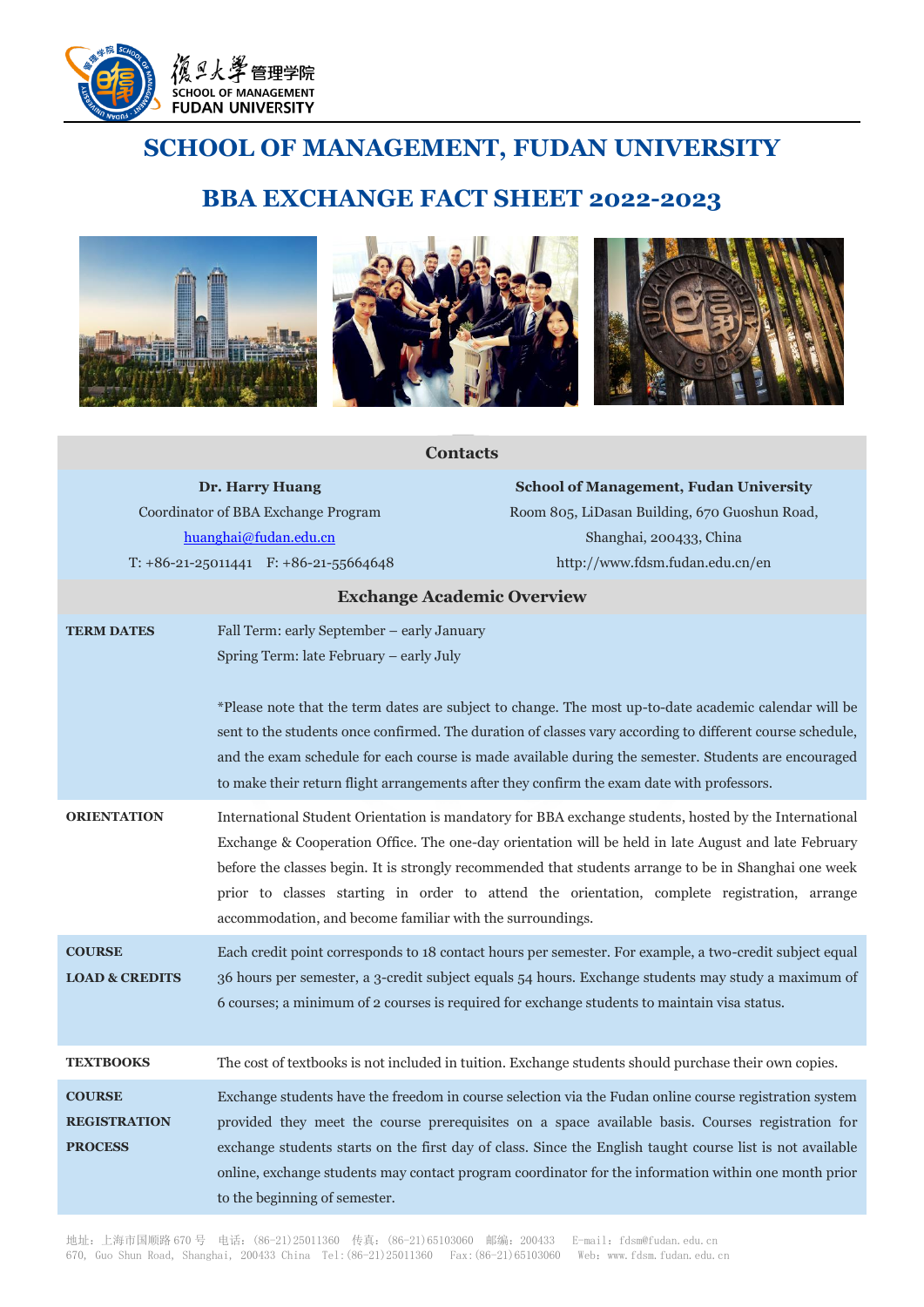| <b>SCHOOL OF MANAGEMENT</b><br><b>FUDAN UNIVERSITY</b> |                                                                                                                                                                                                                                                                                                                                                               |                                    |                             |                                                 |                                |                                                                                                                    |
|--------------------------------------------------------|---------------------------------------------------------------------------------------------------------------------------------------------------------------------------------------------------------------------------------------------------------------------------------------------------------------------------------------------------------------|------------------------------------|-----------------------------|-------------------------------------------------|--------------------------------|--------------------------------------------------------------------------------------------------------------------|
| <b>CLASS</b><br><b>ATTENDANCE</b>                      | Class participation is mandatory and is part of the course grade. Students are required to inform the<br>instructor prior to the class if they will be absent. Travel reasons will not be approved as excuses.<br>Usually, auditing is not allowed.                                                                                                           |                                    |                             |                                                 |                                |                                                                                                                    |
| <b>ACADEMIC</b><br><b>REQUIREMENTS</b>                 | Exchange students must be on BBA or relevant programs with junior or above levels selected by the<br>partner schools.                                                                                                                                                                                                                                         |                                    |                             |                                                 |                                |                                                                                                                    |
| <b>EXAMINATIONS</b>                                    | Exam dates will be announced by respective courses. Students must have attended at least 2/3 of<br>classes to be eligible for the final exams. The examinations are held in the two-week period following<br>the last class. Special arrangements cannot be made for exchange students to write their exams in other<br>than the official examination period. |                                    |                             |                                                 |                                |                                                                                                                    |
| <b>OFFICIAL</b><br><b>TRANSCRIPTS</b>                  | Official transcripts are issued approximately 6 to 8 weeks following the end of the term. One copy of the<br>official transcript will be sent to student's home coordinator.                                                                                                                                                                                  |                                    |                             |                                                 |                                |                                                                                                                    |
| <b>GRADING</b><br><b>Grades</b><br>100<br>⋗            | $\mathbf{A}$<br>90-100<br>$\mathbf C$<br>66-70<br>Percentage of students who are graded A or A- shall be less than 30% of a class;                                                                                                                                                                                                                            | $A-$<br>85-89<br>$C-$<br>$62 - 65$ | $B+$<br>82-84<br>D<br>60-61 | <sub>B</sub><br>78-81<br>$\mathbf{D}$<br>Re-sit | $B-$<br>$75 - 77$<br>F<br>$59$ | $C+$<br>$71 - 74$<br>Depending of students who are graded R and above (including R R $_1$ A, and A) shall be under |

- Percentage of students who are graded B and above (including B, B+, A- and A) shall be under 70% of a class;
- Percentage of students who are graded C and above (including C, C+, B-, B, B+, A-, A) shall be under 90% of a class;
- Percentage of students who are graded below C- (including C-, D, and F) shall be at least 10% of a class;
- $\triangleright$  D- is graded for those who pass their re-sit examination only.



3 復旦火学 管理学院

## **EVENTS & SEMINARS**

Students will receive weekly newsletter of on-campus lectures, research seminars organized by different programs or departments at Fudan, in which they are highly encouraged to participate.

## **Nomination & Application**

| <b>DEADLINES</b>             | Term                                                                                                                                                                                             |                                                                                                                                                                                                                                                                                                     |                                               |  |
|------------------------------|--------------------------------------------------------------------------------------------------------------------------------------------------------------------------------------------------|-----------------------------------------------------------------------------------------------------------------------------------------------------------------------------------------------------------------------------------------------------------------------------------------------------|-----------------------------------------------|--|
| <b>DEADLINES</b>             | <b>Term</b><br>Fall                                                                                                                                                                              | <b>Nomination Deadline</b><br>April 15                                                                                                                                                                                                                                                              | <b>Application Deadline</b><br>$\rm{May\,}31$ |  |
|                              | Spring                                                                                                                                                                                           | October 15                                                                                                                                                                                                                                                                                          | November 30                                   |  |
| <b>APPLICATION MATERIALS</b> | Online:<br>Complete Fudan's International Exchange Student application online.<br><b>Hardcopy:</b> submit during on-campus registration<br>Completed application form (with student's signature) |                                                                                                                                                                                                                                                                                                     |                                               |  |
|                              |                                                                                                                                                                                                  | $10.11$ $1.19$ $\pm$ $1\frac{1}{2}$ $10\frac{1}{2}$ $10\frac{1}{2}$ $10\frac{1}{2}$ $10\frac{1}{2}$ $10\frac{1}{2}$ $10\frac{1}{2}$ $10\frac{1}{2}$ $10\frac{1}{2}$ $10\frac{1}{2}$ $10\frac{1}{2}$ $10\frac{1}{2}$ $10\frac{1}{2}$ $10\frac{1}{2}$ $10\frac{1}{2}$ $10\frac{1}{2}$ $10\frac{1}{2}$ |                                               |  |